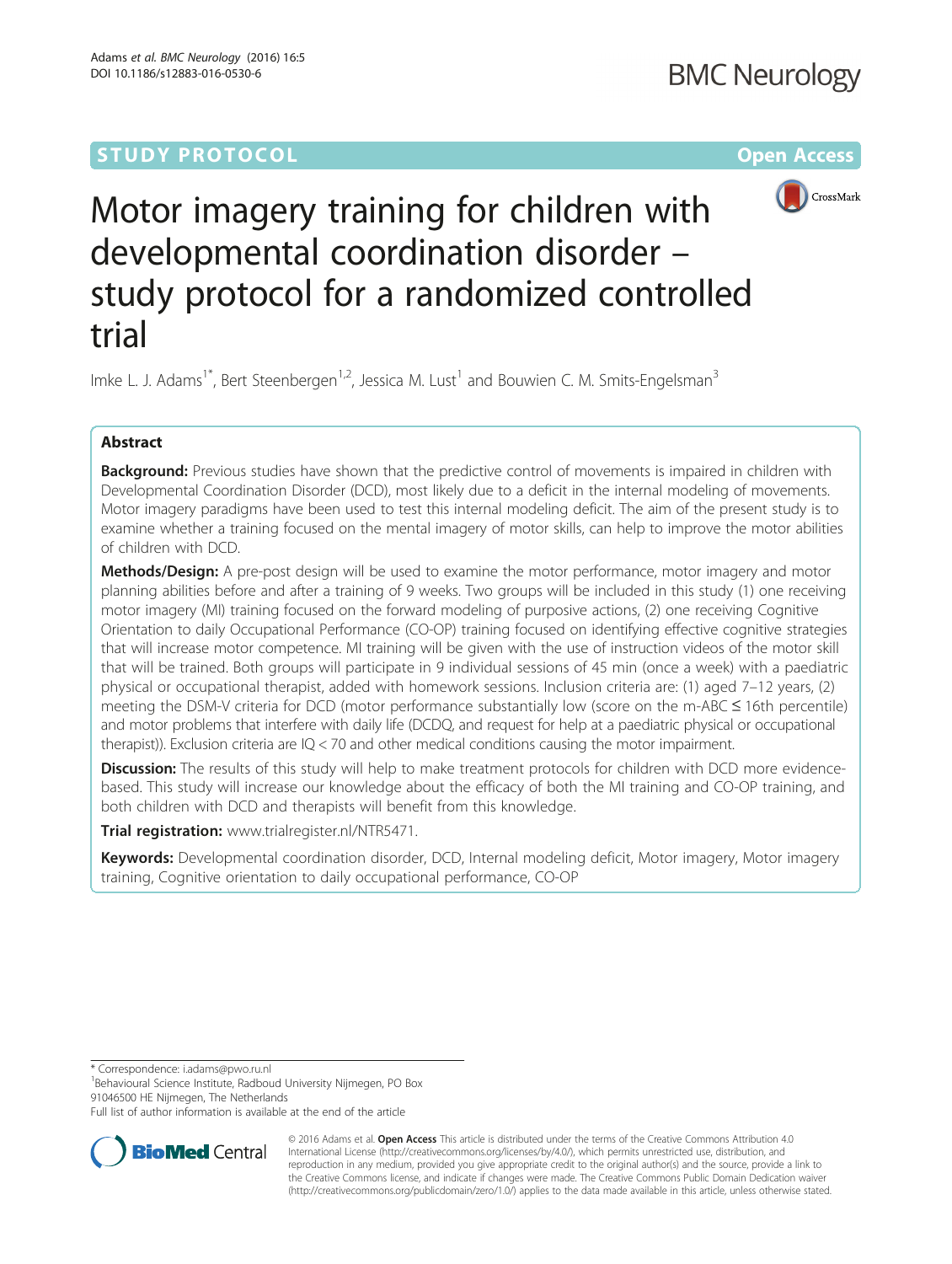## Background

Children with Developmental Coordination Disorder (DCD) show motor performance that is substantially below expected levels, given the child's chronologic age and previous opportunities for skill learning [[1\]](#page-7-0). The prevalence estimate for DCD is 5–6 % [[2](#page-7-0)], and a prerequisite for a diagnosis DCD is that these problems with motor skills are significant enough to interfere with both social and academic functioning. The etiology of DCD has been examined in several studies which reveal a number of viable hypotheses including reduced processing speed, problems in executive functioning, poor crossmodel integration and poor perceptual-motor coupling (for review see [[3\]](#page-7-0)). In two recent systematic reviews [\[3, 4](#page-7-0)] this collective evidence was shown to reveal an underlying deficit in motor control and learning, linked to the predictive control of movements. This deficit has also been described as the 'internal modeling deficit' (IMD) [\[5](#page-7-0)] and is thought to compromise the motor learning capabilities of children with DCD. Internal models provide stability to the motor system by predicting the outcome of movements before slow, sensori-motor feedback becomes available [[6\]](#page-7-0), providing a means of rapid online correction [[7, 8\]](#page-7-0) and anticipatory control. We recently showed that children with DCD indeed experience problems with tasks that are thought to rely on an internal model of a movement - motor imagery, action planning and rapid online control of movements [[4](#page-7-0)]. The impaired performance on these experimental tasks in children with DCD might be caused by an inaccurate or incomplete internal model of movements. It is crucial that children with DCD learn to make a comparison between the predicted and actual sensory feedback, and thereby learn to finetune their internal model of several movements. A motor imagery (MI) training, which is focused on the comparison between the predicted consequences of a movement (by using imagery) and the actual consequences of a movement, might help children with DCD to improve the predictive control of movements.

Currently, three main professions provide treatment for children with DCD: occupational therapy, physical therapy and special education [\[9](#page-7-0)]. Occupational therapists analyze capacities and performance and develop intervention and therapy solutions for problems related to performance and participation in close co-operation with the child and parents. Physical therapists help children to develop and optimize their mobility and movementrelated functions. Educational approaches are not discussed in this study protocol because these approaches are mainly focused on improving school activities and less focused on improving motor skills. Occupational therapists and physical therapists both use strategic task-oriented approaches like Cognitive Orientation to daily Occupation Performance (CO-OP) [[10\]](#page-7-0) and also specific task-oriented interventions like neuromotor task training (NTT) [[11\]](#page-7-0). Both approaches, CO-OP and NTT, are often used in the treatment of children with DCD [\[12](#page-7-0)]. CO-OP focuses on performance of the activities that a child needs or wants to master. CO-OP involves improvement of knowledge of the task, cognitive strategy use, learning and teaching principles, selfinstruction, adaptation of environment and involves the Goal-Plan-Do-Check framework [\[10](#page-7-0), [13](#page-7-0)]. Several studies have shown that the CO-OP intervention is effective to improve motor performance in children with DCD [[10, 14](#page-7-0)–[16](#page-7-0)]. Recently, Thornton and colleagues [\[17](#page-7-0)] showed that CO-OP intervention can also be effective in a group environment. In NTT, skills are examined through task analysis [\[18](#page-7-0)]. A task is broken down into its component parts if necessary and this will enable to focus on the main problems in the task [\[11](#page-7-0)]. First, the tasks and activities related to participation, which are of greatest concern to the child, and his family, need to be identified and tasks or activities for the training need to be selected. By using motor teaching strategies, therapists guide children through the different phases of motor skill learning by gradually increasing task demands. Task and environmental constraints that impede successful task performance are identified and manipulated in intervention sessions to provide the opportunity to practice and improve the deficient motor skills [[19](#page-7-0)]. NTT was shown to yield positive (task-specific) changes on measures of gross- and fine-motor skill [\[11](#page-7-0), [20](#page-7-0), [21\]](#page-7-0).

To make children with DCD more aware of how they can predict the consequences of executed movements, and the comparison that can be made between predicted and actual sensory feedback, MI training can be used. MI training was first and only used in children with a lower score for motor skills (Movement assessment battery for children (m-ABC) percentile score  $< 50<sup>th</sup>$ ) by Wilson and colleagues [\[22](#page-7-0)]. This study showed that after 5 h of individual training, the MI training group significantly improved their motor skills as measured by the movement ABC, while the wait list control group showed no significant improvements. Motor imagery involves the imagination of moving specific body parts without the actual movement of those parts. During motor imagery, the participant is asked to imagine making a certain movement, which is expected to facilitate the participant in predicting the consequences of actions in absence of the overt movement. In combination with continued actual practice, participants use the knowledge of the relation between vision and kinaesthesis to make accurate predictions of the consequences of selfproduced movements, which will reduce the errors in feedforward planning [\[9](#page-7-0)]. MI training can help to build motor representations that are needed to improve predictive control. Notably, in athletes, a structured program of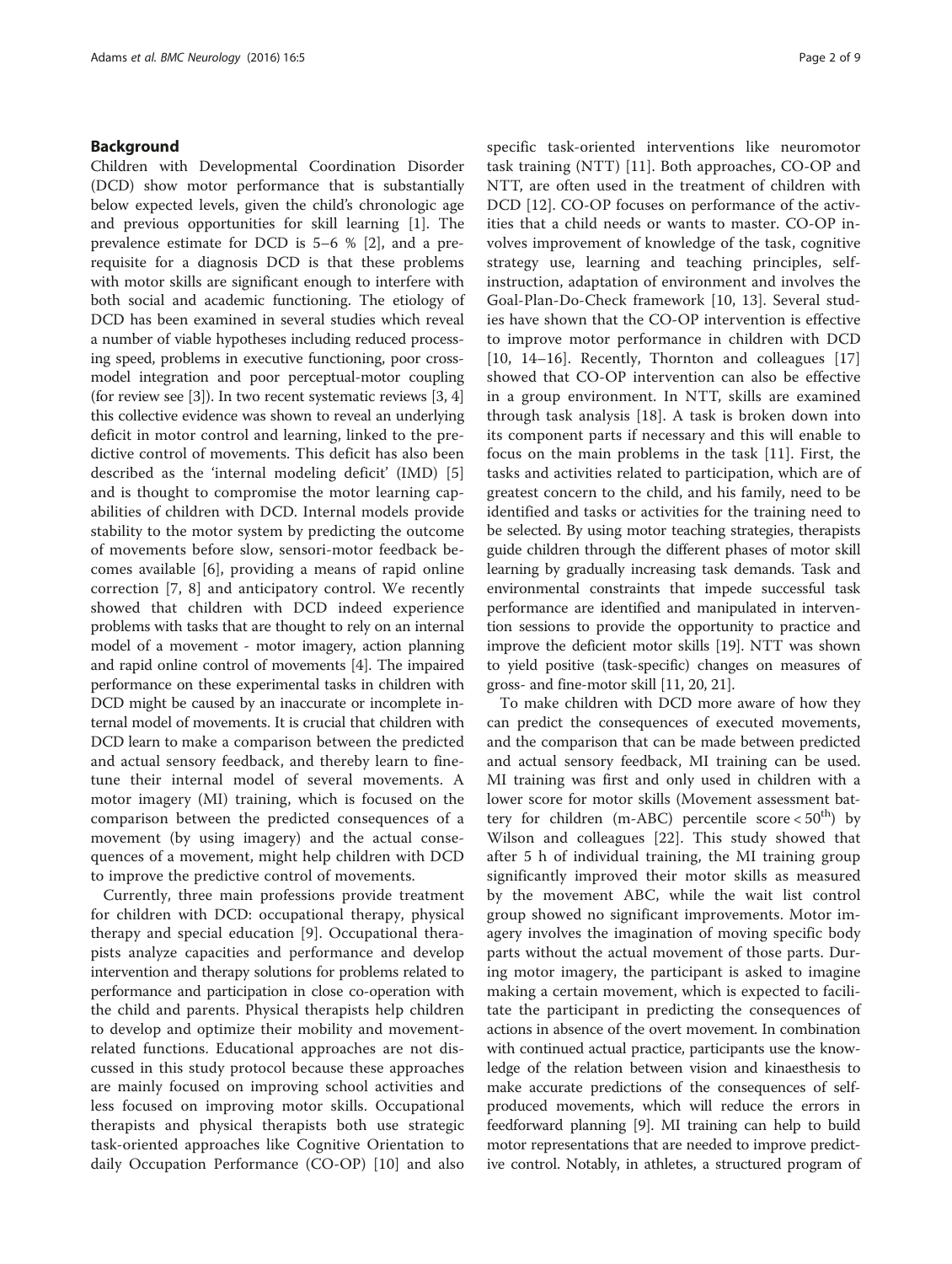motor imagery can lead to an improvement of performance [[23](#page-7-0)] and also in a rehabilitation context it has been proven that MI training can enhance motor recovery after stroke [\[24\]](#page-8-0). In the systematic review of Schuster et al. [[25](#page-8-0)] it was indicated that MI training is evaluated in more than 100 studies with adults. However, only a restricted number of studies have used MI training in children [\[25\]](#page-8-0). An important difference in MI training used in athletes and post-stroke patients compared to its use in children is that the former group of individuals are capable or have been capable before to perform a selected movement. In children, MI training is used to learn motor abilities that they do not yet master. The rationale for using MI training to promote the (re)learning of motor function arises from the functional correlates that MI shares with the execution of physical movements. It is now recognized that the duration of mentally simulated actions usually correlates well with the duration of real movements, indicating that the simulation of movements evokes similar autonomic responses and that the imagination of an action or its physical execution engage largely similar neural networks [[26](#page-8-0)–[28\]](#page-8-0). MI training has already been described as an approach for children with DCD, but it is not recommended yet because there is a lack of solid empirical evidence [\[9](#page-7-0)]. In addition, in the study of Wilson et al. [\[22](#page-7-0)], only 61 % of the sample scored below the 15th percentile. The present study will be the first study that examines the effectiveness of a MI training protocol in children who meet the DSM-V diagnostic criteria for DCD. The objectives of this study are:

- 1. To study the effectiveness of MI training compared to the in the EACD guideline recommended CO-OP training for improving the motor abilities of children with DCD;
- 2. To examine the relation between MI ability and improvement in the motor abilities via MI training in children with DCD;
- 3. To assess patient and therapist satisfaction when applying MI training

## Methods/Design

## Design

This study is a randomized controlled multicenter trial with two rehabilitation centers and 17 private practices for occupational and physical therapy across the Netherlands who are willing to co-operate. Therapists will participate in an instructive workshop about the MI or CO-OP training. MI training will be compared to CO-OP training, a recommended therapy for children with DCD. MI therapists will participate in an instructional course of 3 h, before the start of the study. CO-OP therapists have followed a two-day CO-OP training as designed by Polatajko and Mandich [[29\]](#page-8-0). For the present study they will also participate in a short training of 1.5 h to update their knowledge of the CO-OP training and assure a standardized protocol. Children that meet the inclusion criteria for this study, will be randomly allocated to either the MI or CO-OP training group, see Fig. 1. Children in the MI and CO-OP group will receive the same amount therapist contact and training time as well as homework exercises.

## Patient population

All children between the ages of 7 and 12 years admitted at the rehabilitation centers and private practices for occupational and physical therapy for training of their motor abilities in the participating centers will be considered for inclusion. They will be offered participation in the study if they fulfill all of the following criteria (according to the DSM-V criteria for DCD [[1\]](#page-7-0)):

- Motor ability substantially below expected level given the chronological age of the child (criterion A). The Movement Assessment Battery for Children (m-ABC -  $2<sup>nd</sup>$  edition) will be used to assess the motor abilities [[30\]](#page-8-0). A total percentile score  $\leq 16^{\text{th}}$ or a component score  $\leq 5^{\text{th}}$  is needed for inclusion.
- Motor impairment significantly interferes with daily life and/or academic achievement (criterion B). Only children that are referred to the centers for training of their motor abilities are included in this study. Referral for training of motor abilities is a strong indication that the motor impairment either causes problems in daily life, or with academic achievement. In addition, as recommended, the DCD Questionnaire (DCDQ) will be used to assess

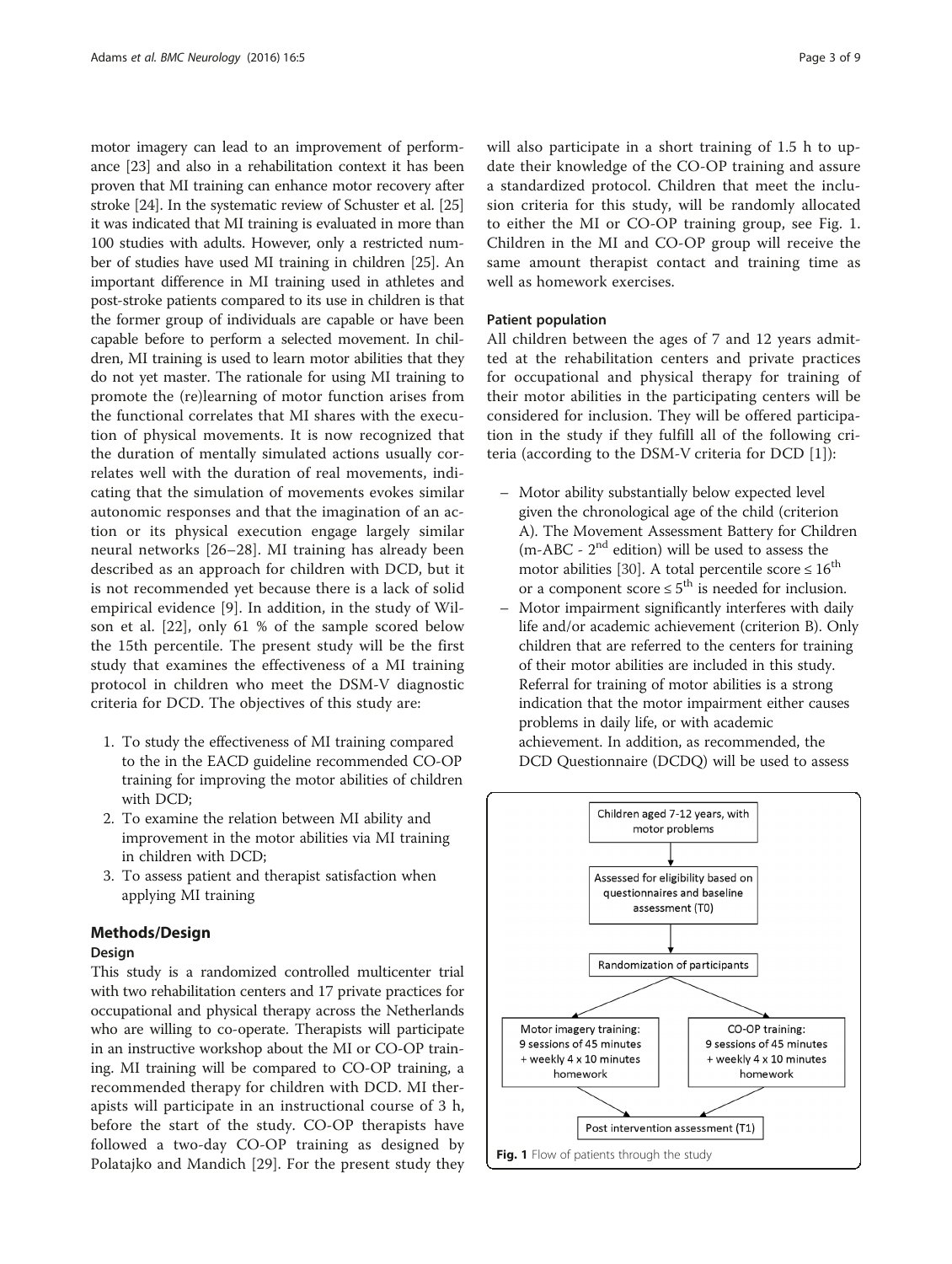whether the motor impairment has an impact on the daily life or academic achievement of the child (Dutch translation DCD-Q [[31](#page-8-0)]).

- Onset of symptoms is in the early developmental period (criterion C) as evidenced by their referral to a centre for training of their motor abilities between the ages of 7–12 years.
- No medical condition that could cause the motor impairment is known and  $IQ \ge 70$  (criterion D). This will be checked by using a health questionnaire that will be filled in by the parents/caregivers of the participating children. If parents do not report learning difficulties and the child attends a regular primary school, an  $IQ \ge 70$  is assumed. When attending special education, parents are asked to fill in the latest IQ score of their child.

In addition to the above mentioned criteria, attentional problems are assessed by using the attention deficit hyperactivity disorder (ADHD) questionnaire [\[32](#page-8-0)]. Parents/caregivers of participating children will be asked to fill in this questionnaire to be able to check in the offline analysis if attentional problems are a confounder.

### Interventions

Both the MI and CO-OP intervention will be delivered for 9 weeks with 1 training session per week of 45 min. Additionally, participating children receive a homework booklet from their therapist and are required to practice 4 times a week for 10 min at home. Homework will be recorded by use of a diary. The number of 9 sessions was chosen because earlier studies on MI training in children with DCD [\[22\]](#page-7-0) and CO-OP training [\[10](#page-7-0), [15](#page-7-0), [17](#page-7-0)] showed a training effect in the intervention group using  $5 - 10$  sessions. The 1 session per week was chosen as this was the most feasible schedule in both the rehabilitation centers and private practices, and has also been used in earlier studies on MI training [[22](#page-7-0)]. For the CO-OP training it is not specified whether sessions should be once a week or more or less frequent [[29](#page-8-0), [33](#page-8-0)], but a recent study showing the effectiveness of a CO-OP intervention has also used sessions once a week [[17](#page-7-0)]. Two self-chosen skills that are important for the child to learn will be selected for training during the 9 week intervention period [[9\]](#page-7-0). The Motor Coordination Questionnaire will be filled in by both the parents and the children (guided by the therapist) to examine which motor skills are difficult for the child to perform (part A), and which motor skills are important for the child to master (part B). Using these two parts of the questionnaire, the therapist will help the child to choose two skills that will be targeted during the intervention period.

### Motor imagery training

In the review of Malouin, Jackson and Richards [\[34](#page-8-0)] three modes of MI delivery are discussed: (1) the motor imagery and physical practice are provided in separate sessions with MI training delivered either through audiotaped (or videotaped) scripts or guided by a therapist on a one to one basis, (2) motor imagery and physical practice are provided in the same session with series of physical repetitions alternating with the mental repetitions, (3) motor imagery alone. In a study of Courtine et al. [\[35](#page-8-0)], it was found that the timing (functional equivalence) of the motor task that is mentally rehearsed improved when motor imagery was alternated with physical repetitions within the same session. The process of forward internal modeling is depicted schematically in Fig. 2. Internal modeling comprises two aspects: an inverse modeling process that maps the necessary motor parameters (e.g. force, timing, trajectory) to achieve a desired goal state, and forward modeling that uses a predictive estimate of the sensory consequences of an action as means of error correction [[6\]](#page-7-0). The output of the forward model provides a template against which real-time feedback can be compared

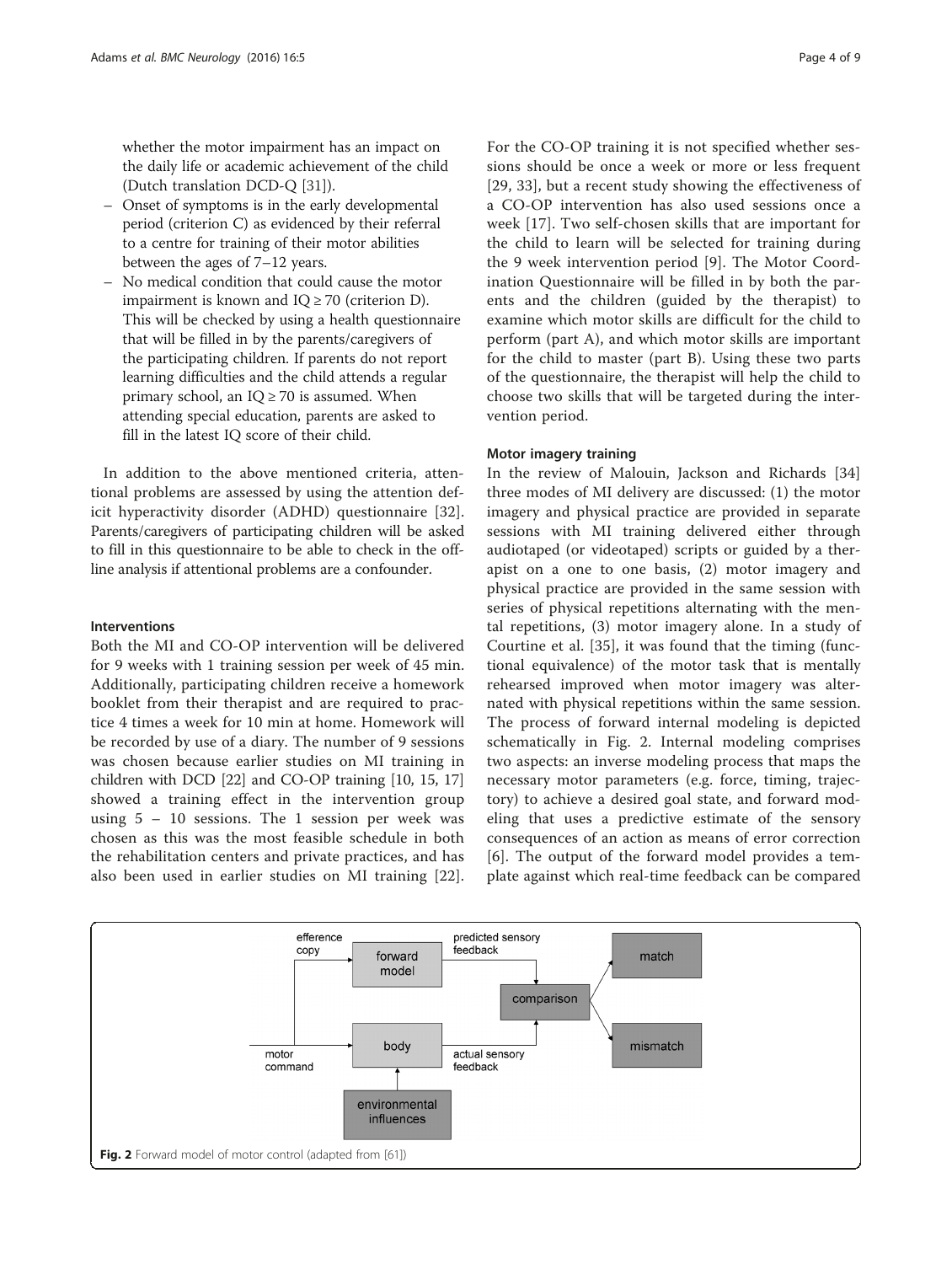under tight temporal constraints, and motor output signals can be corrected if needed [[36\]](#page-8-0). When a mismatch occurs between predicted and actually sensory feedback an error signal is generated which provides an opportunity to correct movements online, but also helps to make the forward model for the next movement more accurate [[35\]](#page-8-0). This suggests that afferent information during actual execution of a movement is helpful for consistent reproduction of the next imagined movement. Therefore, in the current study a combination of motor imagery and physical practice is used within the same session.

In addition, the PETTLEP model was used to design the current MI training. The PETLEPP model was developed by Holmes and Collins in 2001 [[37\]](#page-8-0). The model is based on neuroscience research findings, particularly the discovery that the same neurophysiological processes underlie imagery and actual movement [[38](#page-8-0)]. This 'functional equivalence' provides a possible explanation for the improvements of performance after imagery training [\[39](#page-8-0)]. The PETTLEP acronym relates to important components when implementing motor-based imagery interventions, namely: Physical, Environment, Task, Timing, Learning, Emotion and Perspective components. These seven components, as described by Holmes and Collins [[37](#page-8-0)], are summarized here:

- (I). Physical: imagery is more effective when it includes all of the senses that would be engaged, and kinesthetic sensations that would be experienced, during actual performance.
- (II). Environment: It is important to imagine the performance in an environment that is as similar as possible to the actual performing environment, to be able to access the same motor representation. If a similar environment is not possible, photographs or videotapes can be used [[40](#page-8-0)].
- (III). Task: The imagined task needs to be closely matched to the actual task. The participant should be encouraged to verbally report physiological and behavioral involvement, to emphasize a kinesthetic orientation toward the imagery [[41](#page-8-0)].
- (IV). Timing: Equivalence in timing between the imagined and executed movement is important. To be able to access the same motor representation during motor imagery as during the execution of a movement, the temporal characteristics should be the same [[37](#page-8-0)].
- (V). Learning: The imagery content needs to be adapted to the skill learning stage that the performer is currently in and moves from cognitive to autonomous. First the performer

will have to think more about the technique, but in later stages of imagery the performer can focus more on the 'feel' of the movement [[41](#page-8-0)].

- (VI). Emotion: To achieve optimal functional equivalence, the person should try to experience all of the emotions associated with the performance. This is in accordance with Lang [\[42\]](#page-8-0) and Cuthbert, Vrana and Bradley [[43\]](#page-8-0) who suggest that the performer's emotional responses must be included in imagery. The affective response during motor imagery is best shown through the autonomic system [\[44](#page-8-0)]. When faced with a physiological challenge, heart rate and respiration rate change already during motor preparation and subsequently in execution that reflect alterations in the energetic state of the performer [[45\]](#page-8-0).
- (VII).Perspective: From a functional equivalence perspective, imagery from a 1st person perspective (a representation of the self in action) is preferable because it is more closely related to the performer's view when actual performing the movement.

In the current study, these PETLEPP elements are incorporated by using videos of two self-chosen skills that are important for the child to learn. The physical and environmental components are included by using these videos but also by coaching of the therapist to encourage including senses such as touch and hearing. The task and timing component are shown in the video and the participant should try to imagine the task that is displayed in the video and timing should be closely matched to the actual performance. The learning component is reflected in the video, in which motor skills are shown and subdivided into constituent sub movements or parts of the task. For instance in the video for writing, it is shown first how to sit at the table, secondly how to position the paper on the table, thirdly to ensure that the tip of the pen can be seen, fourthly to ensure that the pen moves smoothly over the paper and fifthly how to ensure that the paper does not move while writing. In addition, subsequent levels of the motor skill are shown in the videos. The therapist will encourage the child to also include emotional responses in the imagery, the emotional component, to make the imagery more vivid (for example, the therapist can ask the child how he feels during successful and unsuccessful performance). The perspective component is reflected because videos are first shown from a 3rd person perspective, followed by a video from a  $1<sup>st</sup>$  person perspective, to evoke a vivid representation of the selected motor skill. The videos from a 3rd person perspective are shown to allow the performer to 'see' which positions and movements are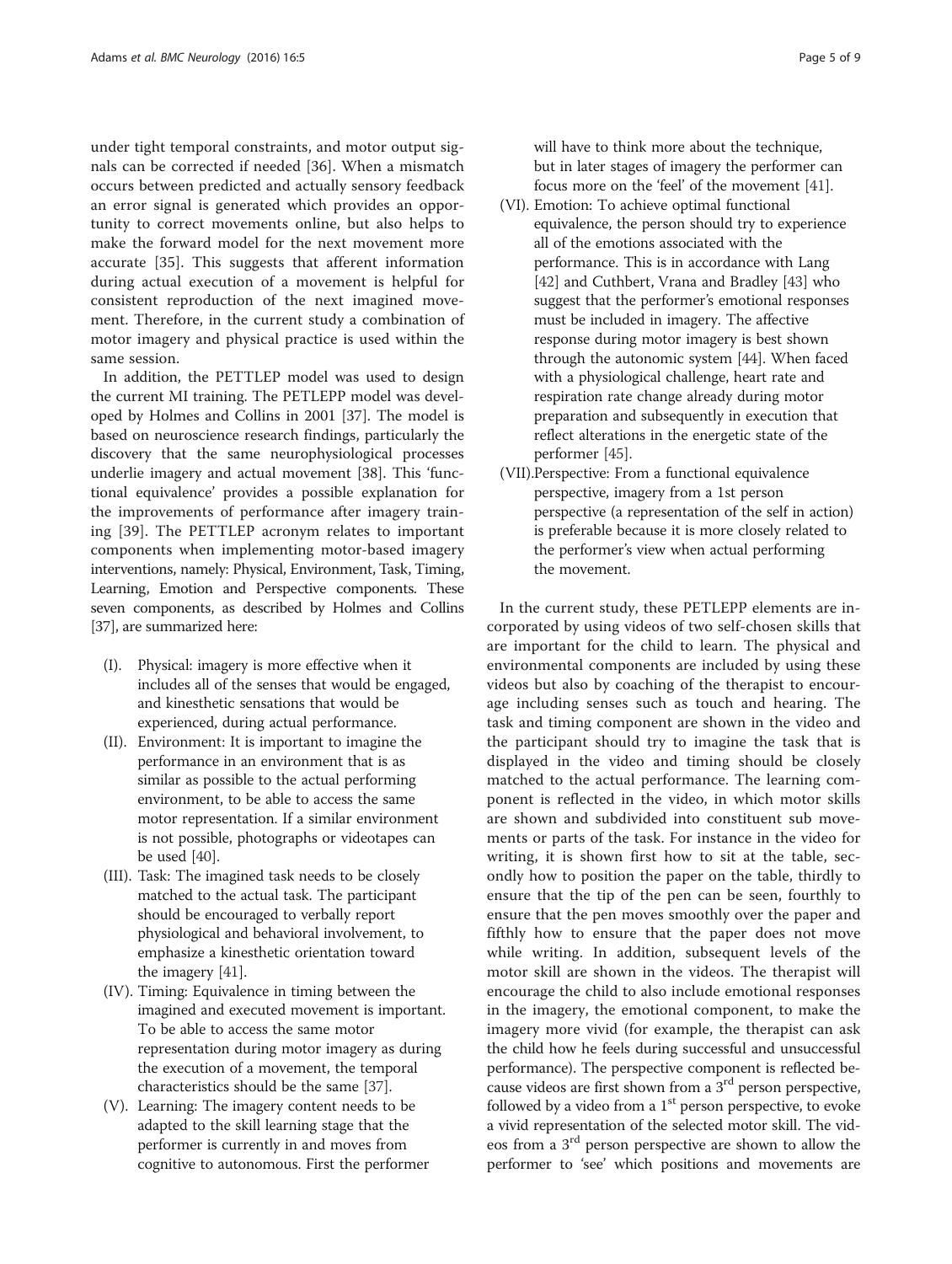needed to perform the skill [\[46\]](#page-8-0). This also reflects to the learning component of the PETLEPP model, participants can first focus on the technique of the movement by watching the video from a  $3<sup>rd</sup>$  person perspective, followed by the video from a  $1<sup>st</sup>$  person perspective where they can focus more on the 'feel' of the movement as if they were doing it themselves.

The training protocol consists of several parts that will be run through every training session: (a) discuss homework of the past week and determine goal of current session (10 min), (b) watch videos of selected motor skill from  $3<sup>rd</sup>$  person perspective and  $1<sup>st</sup>$  person perspective, followed by mental rehearsal of this motor skill (10 min), (c) overt practice of the motor skill (10 min), (d) alternating mental rehearsal and overt practice of the motor skill, and compare and reflect on overt practice and mental rehearsal (10 min); (e) explaining homework for next week, advice for parents to motivate their child, goal of upcoming week (5 min). Videos of the following motor skills are provided by the researchers to the therapists: (a) Running and playing tag, (b) Throwing and catching a ball, (c) Hopping and playing hopscotch, (d) Jumping (amongst others rope skipping), (e) Bicycling, (f) Playing baseball, (g) Playing tennis, (h) Handwriting and (i) Eating with cutlery. On the videos the performance of the skill by a child aged 7–12 years is shown. If therapists want to train another motor skill with the child, they can record a short video themselves. Time practicing the two selected motor skills will be evenly distributed.

### CO-OP training

Like the MI training, the CO-OP training will focus on the acquisition of two self-chosen skills that are important for the child to learn. CO-OP is expected to improve the knowledge of the task through cognitive strategy use. CO-OP approach is based on cognitive behavior modification theories, in particular the verbal self-instruction strategy developed by Meichenbaum [[47](#page-8-0)]. During a CO-OP intervention, a child learns this selfinstruction strategy, which enables the child to identify why the performance was not successful, and to invent and execute plans to correct his/her performance (the goal-plan-do-check strategy) [[13](#page-7-0)]. It is based on the belief that when a child guides himself through a problemsolving task by talking aloud, he/she learns to regulate behaviour by learning how to identify a goal, develop a plan and evaluate the success of that plan [\[48\]](#page-8-0). The training protocol consists of several parts that will be run through every training session: (a) discuss homework last week and determine goal of current session (10 min), (b) practice the selected motor skill using the Goal-Plan-Do-Check framework (30 min), (c) explaining homework for next week, tips for parents to motivate their child, goal of upcoming week (5 min). Time-on-task of both selected motor skills will be evenly distributed.

#### Outcome measures

All tests will be performed by one assessor who is blind to group allocation at baseline (< 2 weeks before the intervention start) and post treatment (within < 2 weeks after last treatment). The assessor will be trained in the testing procedures before the start of this study.

## Primary outcome measure – m-ABC-2

The primary outcome measure is the score on the m-ABC-2 (Dutch translation [[30\]](#page-8-0)), reflecting the fine motor skills, gross motor skills and coordination abilities.

#### Secondary outcome measures

#### Motor coordination questionnaire

Parents will be asked to fill in a questionnaire about 16 motor skills before and after the intervention, the Motor Coordination Questionnaire. Prior to the start of the intervention, they are asked how well their child is at performing these motor skills (part A), and how important it is for their child to perform well on these motor skills (part B). Children are also asked to fill out this questionnaire during the first training session. Parents and children can complement the questionnaire, with motor skills that are not present on the questionnaire, but important for their child to master. The answers help to choose the motor skills that will be trained during the intervention. After the intervention, parents and children will be asked to fill out this questionnaire again, however in addition to questions focusing on how well the child is able to perform the motor skills (part A), it is asked whether they think that the child has become better or worse in performing these motor skills (part C). All answers need to be filled out on a 5-point Likert scale. The score on the Motor Coordination Questionnaire will serve as an evaluation of the perceived improvement of motor skills of both participating children and their parents.

#### Video- analysis of the trained motor skills

Because motor learning is highly task-specific, general motor tests may not fully capture the change in trained skills that have few elements in common with the test items (for instance riding a bicycle). Therefore, the two self-selected motor skills will also be video recorded at the beginning of the first training session and at the end of the last training session. An independent assessor that is blind to group allocation and the time of recording will score the critical differences in execution of these skills. These outcome parameters will be more specific to the two trained motor skills than the m-ABC-2 score. In case the trained skill is handwriting, a standardized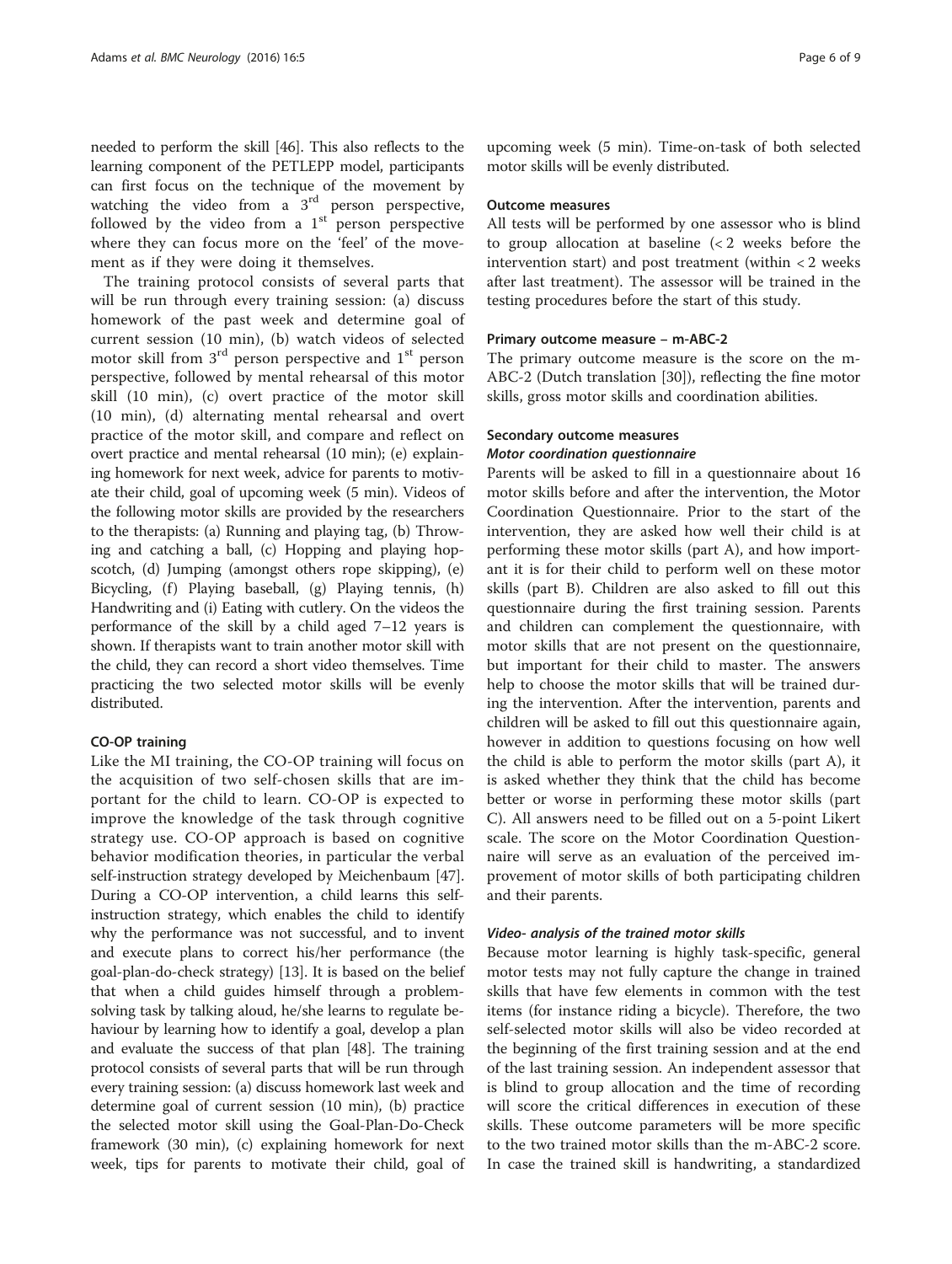handwriting test (SOS-2 [\[49](#page-8-0), [50\]](#page-8-0)) will be used to evaluate the training effect.

#### Motor imagery performance

In earlier studies several tasks have been used that are thought to rely on an internal model of a movement – motor imagery, action planning and rapid online control of movements. Motor imagery performance will be tested with two tasks in this study, the hand rotation task [[51\]](#page-8-0) and the radial visual guided pointing task [\[52](#page-8-0)]. These two tasks are used because they are based on distinct concepts. In the hand rotation task an on-line, real-time representation of the body position is used, also called the 'body schema' [\[53](#page-8-0), [54](#page-8-0)]. In contrast, in the radial visual guided pointing task an internal representation of the pointing movement is used to determine how long it takes to perform the task mentally, and this representation is mainly built by repeating practice and is less based on the body schema.

## Action planning performance

In addition, a task to measure anticipatory action planning is assessed. Action planning can be defined as the ability to take the constraints of the action task and its goal into account when first taking hold of an object [[55](#page-8-0)]. Tasks that examine action planning are also thought to rely on an internal model of a movement. We will use the sword task [\[56](#page-8-0), [57\]](#page-8-0), that has been previously used and validated in children. This task is specifically designed to measure action planning in children.

## Rapid online control

The online control of movements requires that the motor system predicts the future location of the moving limb using a forward internal model [[6,](#page-7-0) [58](#page-8-0)]. During target-directed reaching, the nervous system must implement rapid changes in trajectory in-flight, if the movement is perturbed in some way or in the event of a visually detected change in the environment. Experimentally, the operation of these internal feedback loops has been examined in children with DCD using doublestep perturbation paradigms [[7, 8\]](#page-7-0). In this study, we will also examine the detection and correction of online perturbations with the double step reaching paradigm.

## Feasibility of MI training protocol

Therapists that have provided the MI or CO-OP will be asked to share their experiences and suggestions for improvement of the training after the intervention period. In addition, we will ask the children to fill in the Enjoyment Scale after the intervention period. The Enjoyment Scale is a 5 point scale with smiley faces (0 is no fun at all; 4 is super fun) that has been developed by Jelsma et al. [[59](#page-8-0)]. Using the scale, we can examine whether children enjoyed the therapy, and if this is related to the overall performance score.

#### Ethical approval

The MI training study has been approved by the Committee on Research Involving Human Subjects of the region Arnhem-Nijmegen in the Netherlands (protocol number 2013/463) and will be conducted in conformance with the 'Declaration of Helsinki'. Written informed consent for participation of the parents of the children will be obtained. The trial is registered at the Dutch trial register, [www.trialregister.nl](http://www.trialregister.nl) (NTR5471).

#### Sample size

The smallest detectable difference (SDD 95 %), regarded as clinically relevant of the m-ABC-2 as reported in the manual is two standard scores [[30](#page-8-0)]. Using the SDD 95 % as the cut off, it will be established how many of the children improved their total standard score on the m-ABC-2 in the two groups. The number of participants is based on this SDD 95 %, with a statistical power of 80 % and an  $\alpha = 5$  % (two-tailed). Because the main question is whether the MI training group has a greater improvement of motor abilities than the CO-OP training group after the intervention, the sample size calculation is based on the difference between the MI and CO-OP training on the m-ABC-2 change score (before and after training). Power calculations yielded a required sample size of 58 participants, 29 participants in each group.

## Statistical analysis

Statistical methods to assess differences between groups will be ANOVA and ANCOVA analyses and Mann Whitney U tests. Between group comparisons will be made for primary and secondary outcome measures. Effect sizes (D) will be calculated to determine the practical significance of these differences. D-values greater than 0.5 indicate a moderate and values greater than 0.8 will indicate a large practical significance [[60](#page-8-0)]. Potential confounders, such as age, gender and score on the ADHD questionnaire, will be included in an ANCOVA.

#### Study organization

The study is organized and coordinated by the Radboud University in Nijmegen, the Netherlands. Collaborating institutions are 2 rehabilitation centers in the Netherlands and 17 private practices for occupational and physical therapy across the Netherlands.

## **Discussion**

MI training is already described as a possible treatment for children with DCD [[9](#page-7-0)], but it is not recommended yet because there is only one study available [\[22\]](#page-7-0). The study of Wilson et al. [[22](#page-7-0)] showed training effects comparable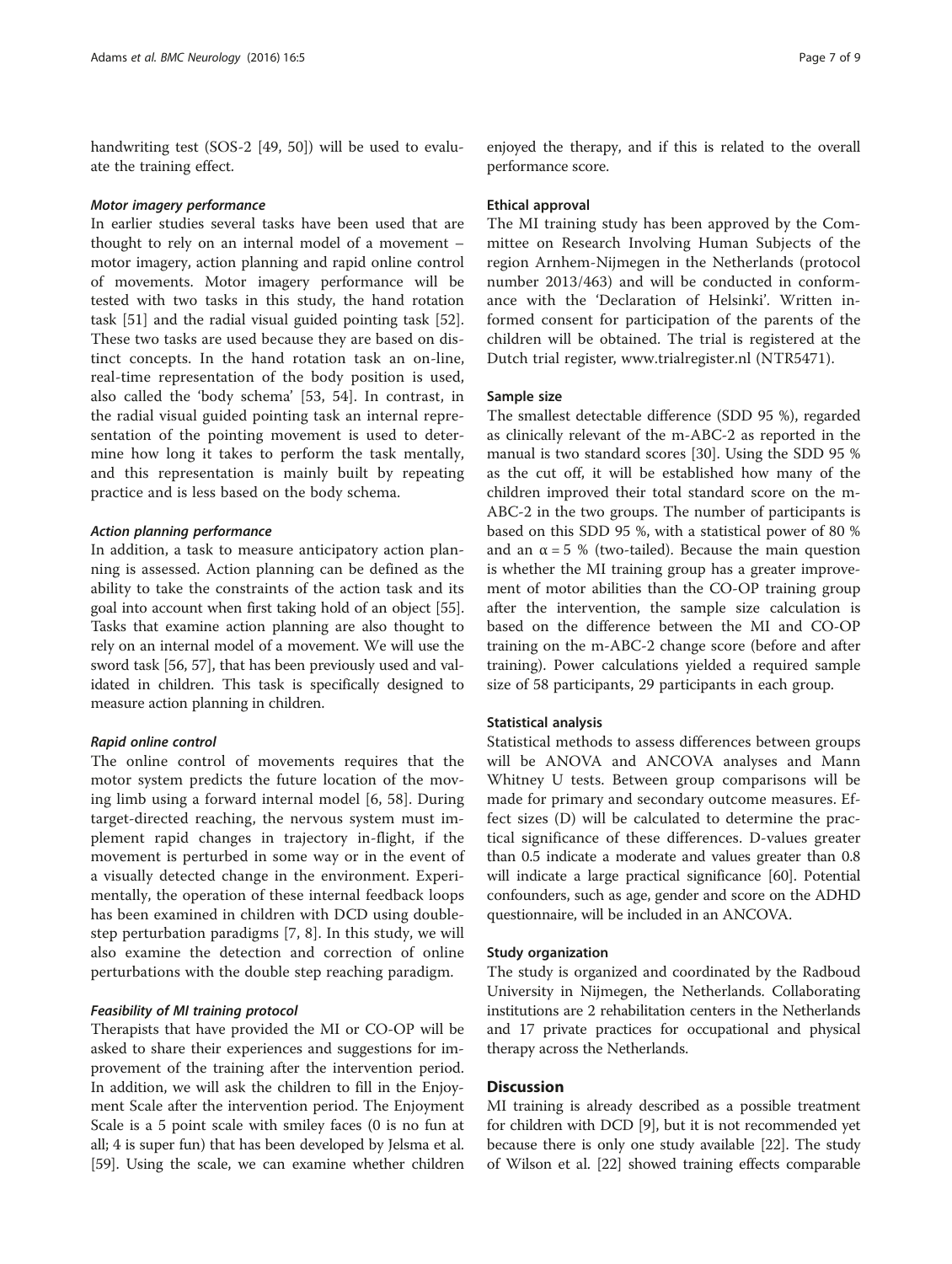<span id="page-7-0"></span>to conventional physical therapy. However, 39 % of the sample had a test score within the low normal range on the m-ABC. Therefore, conclusions about MI training for DCD should be interpreted with care. It is important to study whether MI training is also effective in a population with scores in the clinical range of the m-ABC-2 that meet the DSM-V diagnostic criteria for DCD.

Moreover, the multicenter character of the study will increase the generalizability of study results across different rehabilitation centers and private practices for occupational and physical therapy. The present study will also provide an opportunity to evaluate the feasibility of MI training both from the therapists' and children's point of view. As a result, the present study will also help to gather information needed to implement MI training on a larger scale. This study will increase our knowledge about the efficacy of both the MI training and CO-OP training, and therefore will help to make treatment protocols for children with DCD more evidence-based, from which both children with DCD and therapists will benefit.

#### Abbreviations

ADHD: attention deficit hyperactivity disorder; ANCOVA: analysis of co-variance; ANOVA: analysis of variance; CO-OP: cognitive orientation to daily occupational performance; DCD: developmental coordination disorder; DCDQ: developmental coordination disorder questionnaire; DSM: diagnostic and statistical manual of mental disorders; EACD: European Academy for Childhood Disability; IMD: internal modeling deficit; m-ABC: movement assessment battery for children; MI: motor imagery; NTT: neuromotor task training; SDD: smallest detectable difference; SOS: systematische opsporing schrijfproblemen.

#### Competing interests

The authors declare that they have no competing interests.

#### Authors' contribution

ILJA drafted the manuscript. All authors participated in developing the design of the study, contributed to and critically appraised the manuscript. All authors have read and acknowledged the final manuscript.

#### Acknowledgements

The MI/CO-OP trial is funded by the Graduate School of the Behavioural Science Institute Nijmegen, Radboud University Nijmegen. We acknowledge the contribution of physical therapists Rinske van Stee, Thomas Doll, Max Keurentjes and Jesper Lange for arrangement of exercises and video collection. We are grateful for the support of the clinicians working at the participating centres.

#### Author details

<sup>1</sup> Behavioural Science Institute, Radboud University Nijmegen, PO Box 91046500 HE Nijmegen, The Netherlands. <sup>2</sup>School of Psychology, Australian Catholic University, Melbourne 3065VIC, Australia. <sup>3</sup>Department of Health and Rehabilitation Sciences Faculty of Health Sciences, University of Cape Town, Old Main Building Grote Schuur Hospital, Cape Town, South Africa.

#### Received: 29 May 2015 Accepted: 7 January 2016 Published online: 12 January 2016

#### References

- 1. American Psychiatric Association. Diagnostic and statistical manual of mental disorders. 5th ed. Washington: American Psychiatric Association; 2013.
- 2. Gaines R, Missiuna C, Egan M, McLean J. Interprofessional care in the management of a chronic childhood condition: Developmental Coordination Disorder. J Interprof Care. 2008;22(5):552–5.
- 3. Wilson PH, Ruddock S, Smits-Engelsman B, Polatajko H, Blank R. Understanding performance deficits in developmental coordination disorder: a meta-analysis of recent research. Dev Med Child Neurol. 2013; 55(3):217–28. doi:[10.1111/j.1469-8749.2012.04436.x](http://dx.doi.org/10.1111/j.1469-8749.2012.04436.x).
- 4. Adams ILJ, Lust JM, Wilson PH, Steenbergen B. Compromised motor control in children with DCD: A deficit in the internal model?-A systematic review. Neurosci Biobehav Rev. 2014;47C:225–44. doi[:10.1016/j.neubiorev.2014.08.011](http://dx.doi.org/10.1016/j.neubiorev.2014.08.011).
- 5. Wilson PH, Butson M. Deficits underlying DCD (Chapter 4). In: Geuze RH, editor. Developmental Coordination Disorder: a review of current approaches. Marseille: Solal Editeurs; 2007. p. 115–9.
- 6. Wolpert DM. Computational approaches to motor control. Trends Cogn Sci. 1997;1(6):209–16. doi:[10.1016/S1364-6613\(97\)01070-X.](http://dx.doi.org/10.1016/S1364-6613(97)01070-X)
- 7. Hyde C, Wilson PH. Online motor control in children with developmental coordination disorder: chronometric analysis of double-step reaching performance. Child Care Health Dev. 2011;37(1):111–22. doi[:10.1111/j.1365-](http://dx.doi.org/10.1111/j.1365-2214.2010.01131.x) [2214.2010.01131.x.](http://dx.doi.org/10.1111/j.1365-2214.2010.01131.x)
- 8. Hyde C, Wilson PH. Dissecting online control in Developmental Coordination Disorder: a kinematic analysis of double-step reaching. Brain Cogn. 2011;75(3):232–41. doi:[10.1016/j.bandc.2010.12.004.](http://dx.doi.org/10.1016/j.bandc.2010.12.004)
- 9. Blank R, Smits-Engelsman B, Polatajko H, Wilson PH. European Academy for Childhood Disability (EACD): Recommendations on the definition, diagnosis and intervention of developmental coordination disorder (long version). Dev Med Child Neurol. 2011;54:54–93. doi:[10.1111/j.1469-8749.2011.04171.x](http://dx.doi.org/10.1111/j.1469-8749.2011.04171.x).
- 10. Miller LT, Polatajko HJ, Missiuna C, Mandich AD, Macnab JJ. A pilot trial of a cognitive treatment for children with developmental coordination disorder. Hum Mov Sci. 2001;20(1–2):183–210.
- 11. Niemeijer AS, Smits-Engelsman BC, Schoemaker MM, Neuromotor task training for children with developmental coordination disorder: a controlled trial. Dev Med Child Neurol. 2007;49(6):406–11.
- 12. Smits-Engelsman BC, Blank R, van der Kaay AC, Mosterd-van der Meijs R, Vlugt-van den Brand E, Polatajko HJ, et al. Efficacy of interventions to improve motor performance in children with developmental coordination disorder: a combined systematic review and meta-analysis. Dev Med Child Neurol. 2013;55(3):229–37. doi[:10.1111/dmcn.12008](http://dx.doi.org/10.1111/dmcn.12008).
- 13. Barnhart RC, Davenport MJ, Epps SB, Nordquist VM. Developmental coordination disorder. Phys Ther. 2003;83(8):722–31.
- 14. Corcoran R, Tong L, Cameron D, Polatajko H.Task-specific intervention and CO-OP: Improving occupational performance for children. Paper presented at the Canadian Association of Occupational Therapists Conference, Vancouver, BC, May 28, 2005.
- 15. Polatajko HJ, Mandich AD, Miller LT, Macnab JJ. Cognitive orientation to daily occupational performance (CO-OP): part II – the evidence. Phys Occup Ther Pediatr. 2001;20(2–3):83–106.
- 16. Zwicker JG, Rehal H, Sodhi S, Karkling M, Paul A, Hilliard M, et al. Effectiveness of a summer camp intervention for children with developmental coordination disorder. Phys Occup Ther Pediatr. 2015;35(2): 163–77. doi:[10.3109/01942638.2014.957431.](http://dx.doi.org/10.3109/01942638.2014.957431)
- 17. Thornton A, Licari M, Reid S, Armstrong J, Fallows R, Elliott C. Cognitive orientation to (daily) occupational performance intervention leads to improvements in impairments, activity and participation in children with Developmental Coordination Disorder. Disabil Rehabil. 2015; 1–8. doi[:10.3109/09638288.2015.1070298](http://dx.doi.org/10.3109/09638288.2015.1070298)
- 18. Schoemaker MM, Smits-Engelsman BCM. Neuromotor task training: a new approach to treat children with DCD. In: Sugden DA, Chambers M, editors. Children with Developmental Coordination Disorder. London: Whurr; 2005. p 212–227.
- 19. Schoemaker MM, Smits-Engelsman BCM. Is treating motor problems in DCD just a matter of practice and mere practice? Curr Dev Disord Rep. 2015;2(2):150–6.
- 20. Jongmans MJ, Linthorst-Bakker E, Westenberg Y, Smits-Engelsman BCM. Use of a task-oriented self-instruction method to support children in primary school with poor handwriting quality and speed. Hum Mov Sci. 2003;22: 549–66.
- 21. Schoemaker MM, Niemeijer AS, Reynders K, Smits-Engelsman BCM. Effectiveness of neuromotor task training for children with developmental coordination disorder: a pilot study. Neural Plast. 2003;10:155–63. doi[:10.1155/NP.2003.155.](http://dx.doi.org/10.1155/NP.2003.155)
- 22. Wilson PH, Thomas PR, Maruff P. Motor imagery training ameliorates motor clumsiness in children. J Child Neurol. 2002;17(7):491–8.
- 23. Janssen JJ, Sheikh AA. Enhancing athletic performance through imagery: An Overview. In: Sheikh AA, Korn ER, editors. Imagery in sports and physcial performance. Amityville: Baywood Publishing Company; 1994. p. 1–22.